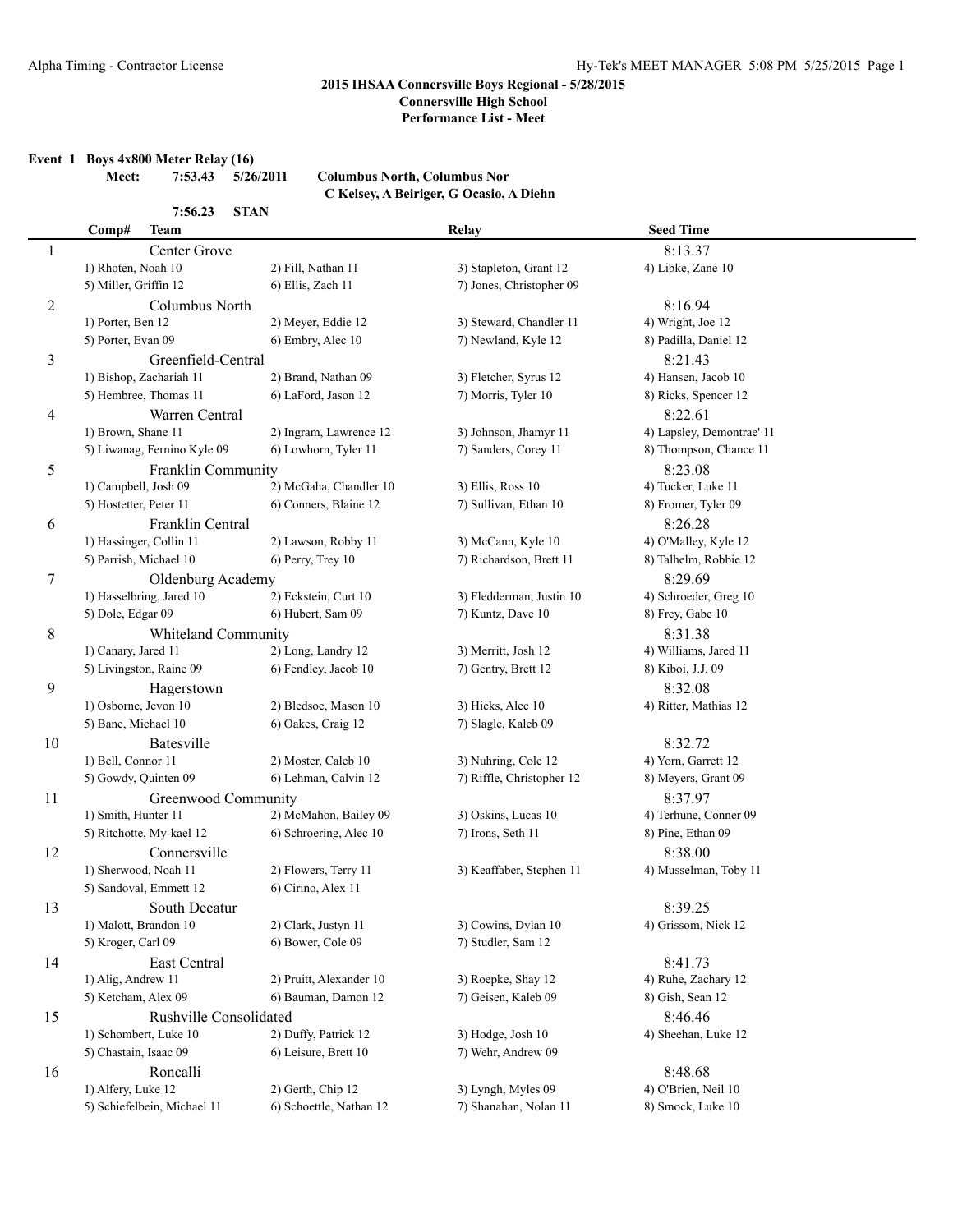**Performance List - Meet**

|    | Meet: | 2006<br>10.63                | Devin Pipkin, Warren Central |                       |                  |             |
|----|-------|------------------------------|------------------------------|-----------------------|------------------|-------------|
|    | Comp# | <b>STAN</b><br>11.09<br>Name |                              | Year School           | <b>Seed Time</b> |             |
|    |       | Thomas, Isaiah               |                              | 12 Warren Central     | 10.84            | <b>STAN</b> |
|    |       | Grimmer, Derek               |                              | 12 Center Grove       | 11.01            | <b>STAN</b> |
| 3  |       | Benson, Brandon              |                              | 12 Whiteland Co       | 11.03            | <b>STAN</b> |
| 4  |       | Phelps, Tyrell               |                              | 10 Indpls Howe        | 11.08            | <b>STAN</b> |
|    |       | Mason, Grant                 |                              | 10 Center Grove       | 11.14            |             |
| 6  |       | Rivers, Darien               |                              | 10 Warren Central     | 11.16            |             |
|    |       | Gray, Jacob                  |                              | 12 Franklin County    | 11.22            |             |
| 8  |       | Claiborne, Jawuan            |                              | 10 Richmond           | 11.26            |             |
| 9  |       | Schwab, Quest                |                              | 12 Northeastern       | 11.35            |             |
| 10 |       | Steuer, Zachary              |                              | 12 Lawrenceburg       | 11.35            |             |
| 11 |       | Ayette, Tanner               |                              | 10 Batesville         | 11.38            |             |
| 12 |       | Herald, Austin               |                              | 10 Greenfield-Central | 11.42            |             |
| 13 |       | Bryant, Isaiah               |                              | 11 Scecina            | 11.45            |             |
| 14 |       | Ballinger, Walter            |                              | 10 Beech Grove        | 11.48            |             |
| 15 |       | Bentley, Isaac               |                              | 10 Union County       | 11.62            |             |
| 16 |       | Nixon, Jacob                 |                              | 12 Union County       | 52.36            |             |

# **Event 2 Boys 100 Meter Dash (16) Prelims**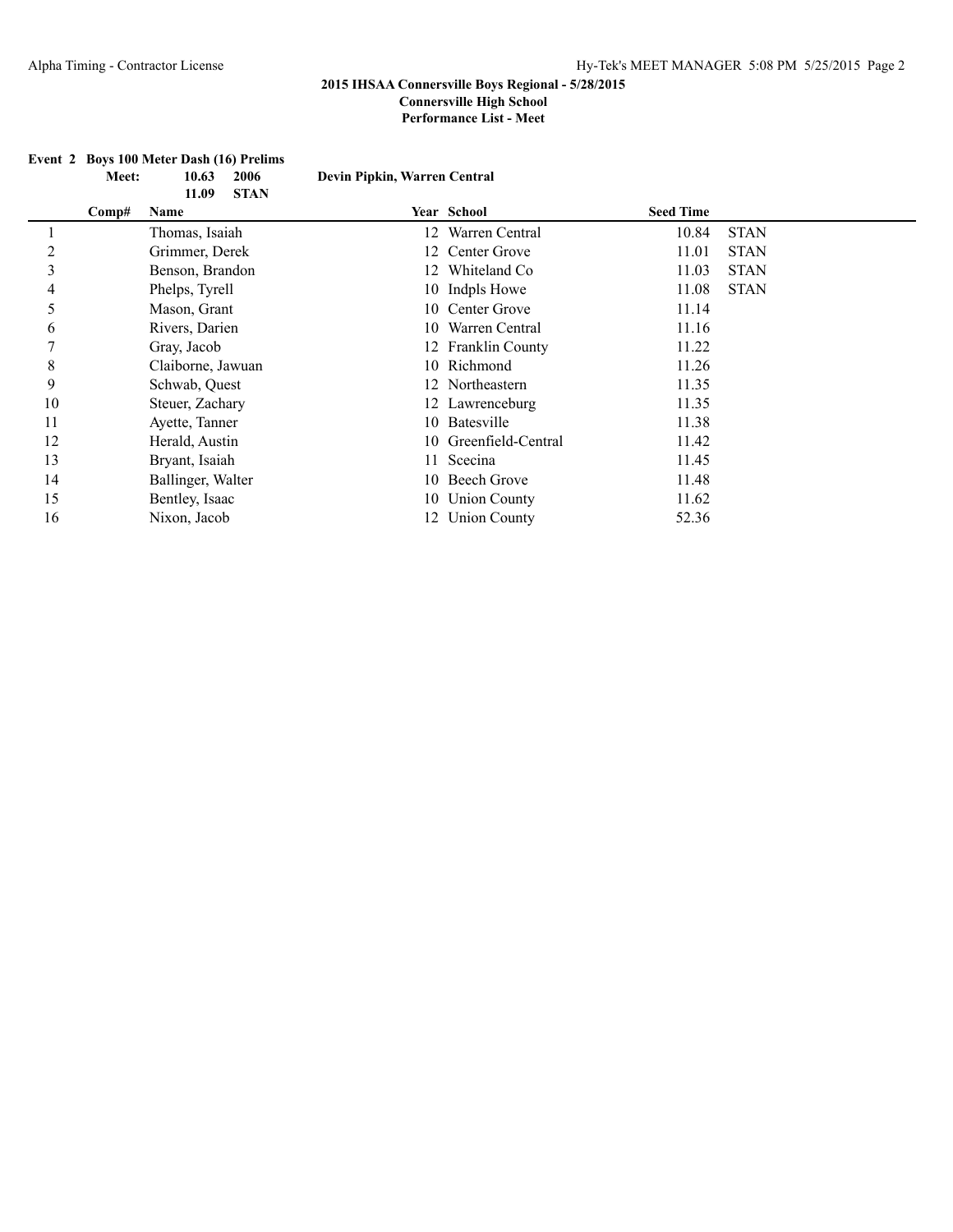**Performance List - Meet**

|    |       | <b>STAN</b><br>14.85 |     |                         |                  |             |
|----|-------|----------------------|-----|-------------------------|------------------|-------------|
|    | Comp# | Name                 |     | Year School             | <b>Seed Time</b> |             |
|    |       | French, De'Shaun     |     | 11 Shelbyville          | 14.38            | <b>STAN</b> |
|    |       | Montgomery, Glendon  | 12  | Warren Central          | 14.48            | <b>STAN</b> |
| 3  |       | Cobb, Logan          |     | 12 Indian Creek         | 14.75            | <b>STAN</b> |
| 4  |       | Wallace, Kyiree      |     | Warren Central          | 14.86            |             |
| 5  |       | Rosemeyer, Douglas   |     | 11 East Central         | 15.45            |             |
| 6  |       | Heil, Peter          |     | 12 Batesville           | 15.50            |             |
|    |       | Sheryak, Joseph      |     | 12 Greenwood Co         | 15.59            |             |
| 8  |       | Moran, Blake         |     | Center Grove            | 15.61            |             |
| 9  |       | Hohlt, Trevor        | 10  | Center Grove            | 15.62            |             |
| 10 |       | Woodard, Joshua      | 12. | Greenfield-Central      | 15.70            |             |
| 11 |       | Sparks, Kody         |     | 12 Franklin County      | 15.88            |             |
| 12 |       | Chohan, Aurinder     |     | <b>Franklin Central</b> | 15.99            |             |
| 13 |       | Hallgarth, Jeremy    |     | 12 Rushville            | 16.03            |             |
| 14 |       | Gaddy, Alex          |     | 10 Franklin Community   | 16.06            |             |
| 15 |       | Dillman, Brandon     |     | 12 Centerville          | 16.08            |             |
| 16 |       | Gonzalez, Colton     |     | 12 Connersville         | 16.73            |             |

#### **Event 3 Boys 110 Meter Hurdles (16) Prelims Meet: 14.02 2006 Joey Hodges, Warren Central**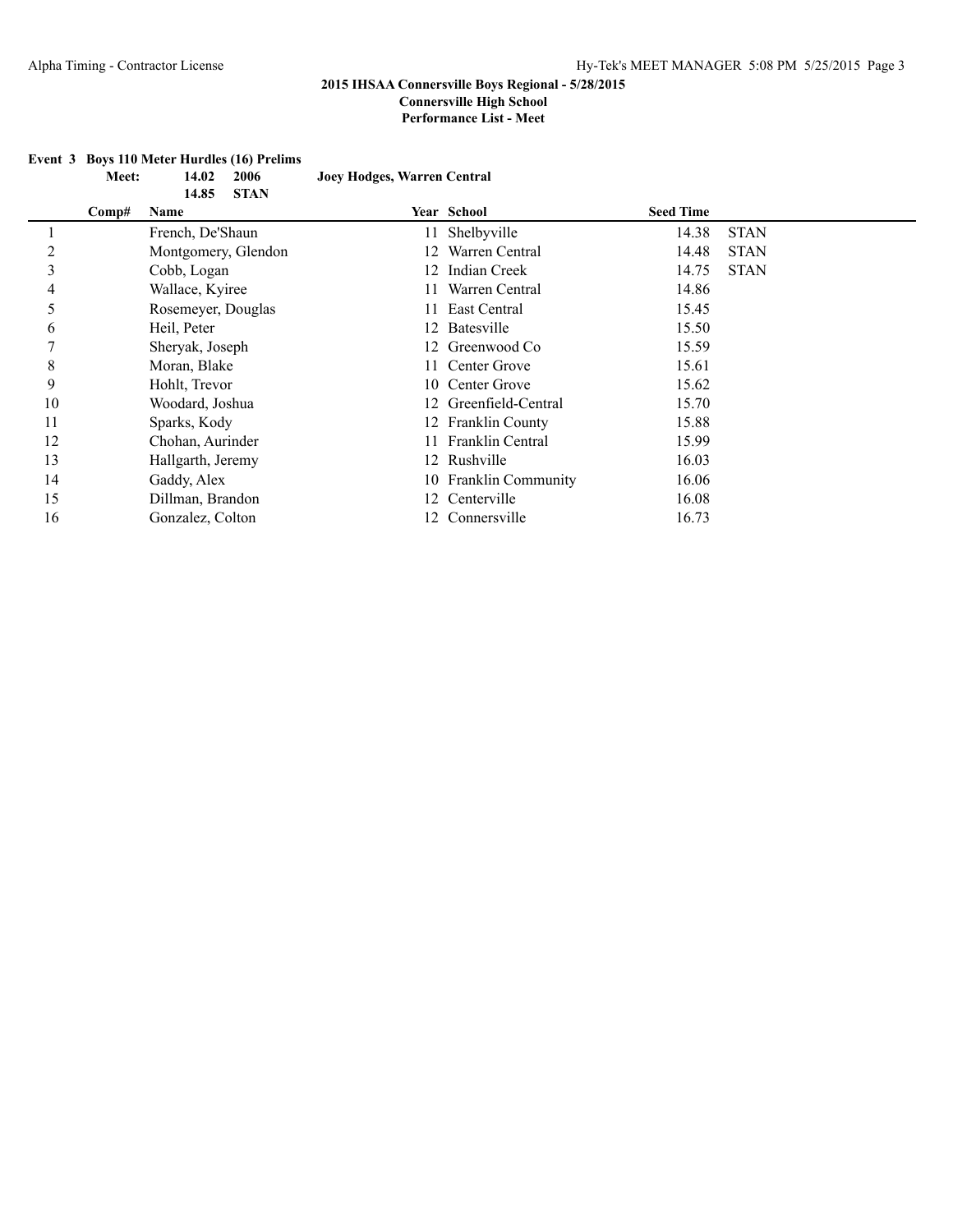**Performance List - Meet**

|    | <b>IVICEL.</b> | 41.04             | 3/20/2011   | <b>INICK SWIICI, CEINEI GTOVE</b> |                         |                  |             |
|----|----------------|-------------------|-------------|-----------------------------------|-------------------------|------------------|-------------|
|    | Comp#          | 22.40<br>Name     | <b>STAN</b> |                                   | Year School             | <b>Seed Time</b> |             |
|    |                | Prowell, Stoney   |             |                                   | 12 Indpls Marshall      | 21.66            | <b>STAN</b> |
| 2  |                | Thomas, Isaiah    |             | 12                                | Warren Central          | 21.68            | <b>STAN</b> |
| 3  |                | Ritter, Robert    |             |                                   | <b>Franklin Central</b> | 22.32            | <b>STAN</b> |
| 4  |                | Cornner, Michael  |             |                                   | Warren Central          | 22.46            |             |
| 5  |                | Grimmer, Derek    |             | 12                                | Center Grove            | 22.62            |             |
| 6  |                | Benson, Brandon   |             |                                   | Whiteland Co.           | 22.64            |             |
|    |                | Schwab, Quest     |             | 12                                | Northeastern            | 22.92            |             |
| 8  |                | Stone, Justin     |             | 12                                | East Central            | 22.93            |             |
| 9  |                | Gray, Jacob       |             |                                   | 12 Franklin County      | 22.94            |             |
| 10 |                | Gossett, Brady    |             |                                   | <b>Triton Central</b>   | 23.11            |             |
| 11 |                | Burton, Mitchell  |             | 10.                               | Columbus North          | 23.13            |             |
| 12 |                | Herald, Austin    |             | 10.                               | Greenfield-Central      | 23.16            |             |
| 13 |                | Beavers, Sam      |             |                                   | 12 Rushville            | 23.24            |             |
| 14 |                | Padgett, Travon   |             |                                   | <b>Franklin Central</b> | 23.32            |             |
| 15 |                | Claiborne, Jawuan |             | 10.                               | Richmond                | 23.42            |             |
| 16 |                | Ayette, Tanner    |             | 10                                | Batesville              | 23.54            |             |

# **Event 4 Boys 200 Meter Dash (16) Prelims Meet: 21.64 5/26/2011 Nick Stoner, Center Grove**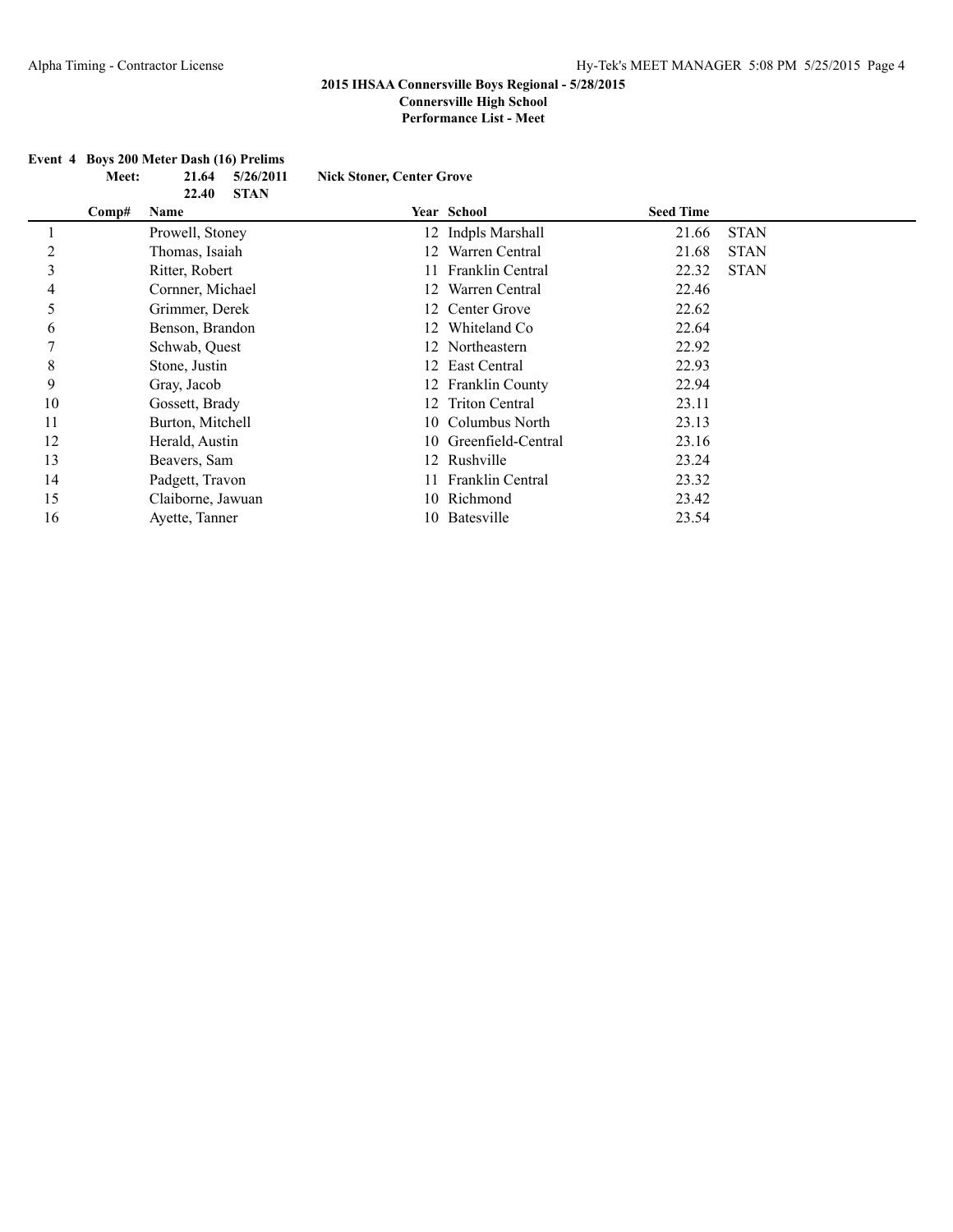|    | Event $5$ Boys 1600 Meter Run $(16)$ |             |                                |                       |                  |  |
|----|--------------------------------------|-------------|--------------------------------|-----------------------|------------------|--|
|    | Meet:<br>4:13.63                     | 2007        | De'Sean Turner, Warren Central |                       |                  |  |
|    | 4:16.50                              | <b>STAN</b> |                                |                       |                  |  |
|    | Comp#<br>Name                        |             |                                | Year School           | <b>Seed Time</b> |  |
|    | Rankin, Ben                          |             |                                | 11 Columbus North     | 4:27.30          |  |
|    | Stamm, Jacob                         |             |                                | Seton Catholic        | 4:28.89          |  |
| 3  | O'Malley, Kyle                       |             |                                | 12 Franklin Central   | 4:29.92          |  |
| 4  | Conners, Blaine                      |             |                                | 12 Franklin Community | 4:31.12          |  |
| 5  | Lowhorn, Tyler                       |             |                                | Warren Central        | 4:31.23          |  |
| 6  | Parrish, Michael                     |             |                                | 10 Franklin Central   | 4:35.01          |  |
| 7  | Eckstein, Curt                       |             |                                | 10 Oldenburg Academy  | 4:35.37          |  |
| 8  | Morris, Tyler                        |             |                                | 10 Greenfield-Central | 4:35.73          |  |
| 9  | Wicker, Breyden                      |             |                                | <b>Union County</b>   | 4:39.77          |  |
| 10 | Veach, Hayden                        |             | 11                             | Southwestern          | 4:40.11          |  |
| 11 | Smith, Jason                         |             |                                | 12 Beech Grove        | 4:40.70          |  |
| 12 | Bean, Paul                           |             |                                | 10 Columbus East      | 4:41.41          |  |
| 13 | Beatty, Gabe                         |             |                                | 09 Northeastern       | 4:42.17          |  |
| 14 | Slater, Hunter                       |             |                                | Greenwood Ch          | 4:42.65          |  |
| 15 | Martini, Zach                        |             |                                | 10 Rising Sun         | 4:44.75          |  |
| 16 | Beach, Dustin                        |             |                                | 12 South Dearborn     | 4:45.10          |  |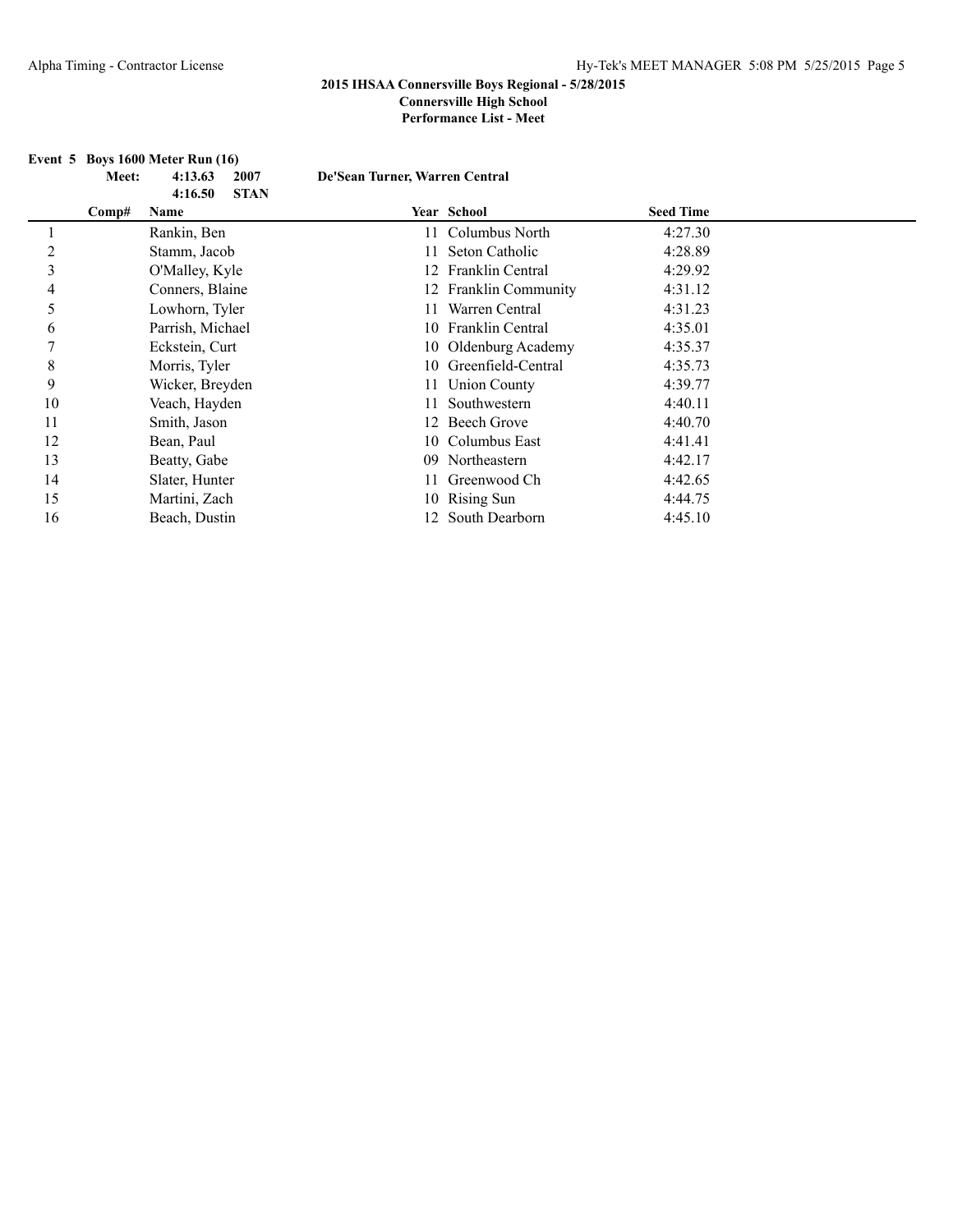#### **Event 6 Boys 4x100 Meter Relay (16) Meet: 42.05 2005 Warren Central**

| 42.65 | STAN |
|-------|------|
|       |      |

### **d Richardson, J Hodges, M Malone, D Pipkin**

|                | Comp#<br><b>Team</b>          |                             | Relay                      | <b>Seed Time</b>         |
|----------------|-------------------------------|-----------------------------|----------------------------|--------------------------|
| 1              | Warren Central                |                             |                            | 42.41<br><b>STAN</b>     |
|                | 1) Price, Ishmael 12          | 2) Cornner, Michael 12      | 3) Rivers, Darien 10       | 4) Thomas, Isaiah 12     |
|                | 5) Byrdsong, Bryce 10         | 6) Glenn, Brian 09          | 7) Johnson, Jaeden 09      | 8) Wallace, Kyiree 11    |
| $\overline{c}$ | Center Grove                  |                             |                            | 42.76                    |
|                | 1) Grimmer, Derek 12          | 2) Mason, Grant 10          | 3) Smith, Zak 11           | 4) Hohlt, Jackson 11     |
|                | 5) Hart, Zach 12              | 6) McCoy, Titus 10          | 7) Hohlt, Trevor 10        | 8) Steeb, Conner 11      |
| 3              | Franklin Central              |                             |                            | 42.84                    |
|                | 1) Padgett, Travon 11         | 2) Austin, Aaron 12         | 3) Ritter, Robert 11       | 4) DeRidder, Andrew 11   |
|                | 5) Alleyne, Levi 11           | 6) Clark, Everett 12        | 7) Rowe, Sean 11           | 8) Wilkins, Raekwon 10   |
| 4              | <b>Whiteland Community</b>    |                             |                            | 43.29                    |
|                | 1) Benson, Brandon 12         | 2) Ogega, Djimmon 10        | 3) Patterson, Brandon 11   | 4) Walters, Jacob 11     |
|                | 5) Fortuna, Ian 12            | 6) Cloud, Shaw 11           | 7) Conway, Jon 12          | 8) Fernandez, Matt 12    |
| 5              |                               | Indianapolis Howe Community |                            | 43.78                    |
|                | 1) McGaw, Jerron 12           | 2) Henderson, Dontae 10     | 3) Johnson, Justin 09      | 4) Phelps, Tyrell 10     |
| 6              | Franklin County               |                             |                            | 44.05                    |
|                | 1) Gabbard, Alex 10           | 2) Gray, Jacob 12           | 3) Orschell, Mitchell 09   | 4) Perleberg, Joe 12     |
|                | 5) Rodriguez, Thomas 10       |                             |                            |                          |
| 7              | Batesville                    |                             |                            | 44.43                    |
|                | 1) Ayette, Tanner 10          | 2) Yorn, Garrett 12         | 3) Koehne, Jacob 11        | 4) Mears, Zachary 11     |
|                | 5) Meyer, Jordan 12           | 6) Schroeder, Luke 09       | 7) Tunny, Michael 12       | 8) Ilderton, Jared 12    |
| 8              | <b>Beech Grove</b>            |                             |                            | 44.65                    |
|                | 1) Ballinger, Walter 10       | 2) Murkison, Kendall 10     | 3) Patel, Shyam 12         | 4) Wilson, Seth 09       |
|                | 5) Conway, Jay 10             | 6) Littlejohn, Chance 10    | 7) Richardson, Lamonte 11  | 8) Mondragon, Manny 09   |
| 9              | South Decatur                 |                             |                            | 44.95                    |
|                | 1) Benge, Nick 10             | 2) Campos, Josh 12          | 3) Canady, Randall 12      | 4) Studler, Sam 12       |
|                | 5) Shafer, Logan 09           |                             |                            |                          |
| 10             | Columbus East                 |                             |                            | 44.96                    |
|                | 1) Wilson, Cam 10             | 2) Edwards, Josiah 11       | 3) Groover, Jason 11       | 4) Hogan, Jamon 09       |
|                | 5) Simpson, Caleb 11          | 6) Weaver, Trent 11         | 7) Buffo, Matt 12          |                          |
| 11             | Indian Creek                  |                             |                            | 44.97                    |
|                | $1)$ Abel, Tim $10$           | 2) Brown, Nic 12            | 3) Cobb, Logan 12          | 4) Hogue, Bryce 10       |
|                | 5) Coy, Austin 11             | 6) Maness, Elijah 12        | 7) Robideau, Ty brandon 12 | 8) Sisson, Peyton 09     |
| 12             | East Central                  |                             |                            | 45.27                    |
|                | 1) Stone, Justin 12           | 2) Corn, Nathan 11          | 3) Dole, Nathan 11         | 4) Ward, Seth 09         |
|                | 5) May, Ian 09                | 6) Cole, Jonathan 11        | 7) Lunsford, Adam 11       |                          |
| 13             | Roncalli                      |                             |                            | 45.31                    |
|                | 1) Saylor, Justin 11          | 2) Bowling, Caleb 11        | 3) Cunningham, Kurt 10     | 4) Newett, Ethan 09      |
|                | 5) Otley, Michael 10          | 6) Alfery, Luke 12          | 7) Townsend, Eric 12       |                          |
| 14             | <b>Rushville Consolidated</b> |                             |                            | 45.32                    |
|                | 1) Beavers, Sam 12            | 2) Keim, Zach 12            | 3) Yager, Keith 10         | 4) Valelntine, Trevor 09 |
|                | 5) Sheehan, Ike 10            | 6) Seals, Jon 12            | 7) Kemp, Taylor 10         |                          |
| 15             | Northeastern                  |                             |                            | 45.39                    |
|                | 1) Yoon, Hwan 11              | 2) Austerman, Jacob 12      | 3) Anderson, Garrett 10    | 4) Schwab, Quest 12      |
|                | 5) Sandlin, Tyler 12          |                             |                            |                          |
| 16             | <b>Union County</b>           |                             |                            | 46.51                    |
|                | 1) Beasley, Justin 09         | 2) Bentley, Isaac 10        | 3) Lugo Lora, Bryan 12     | 4) Haas, Luke 09         |
|                | 5) Daggy, Aaron 10            | 6) Nixon, Joshua 10         |                            |                          |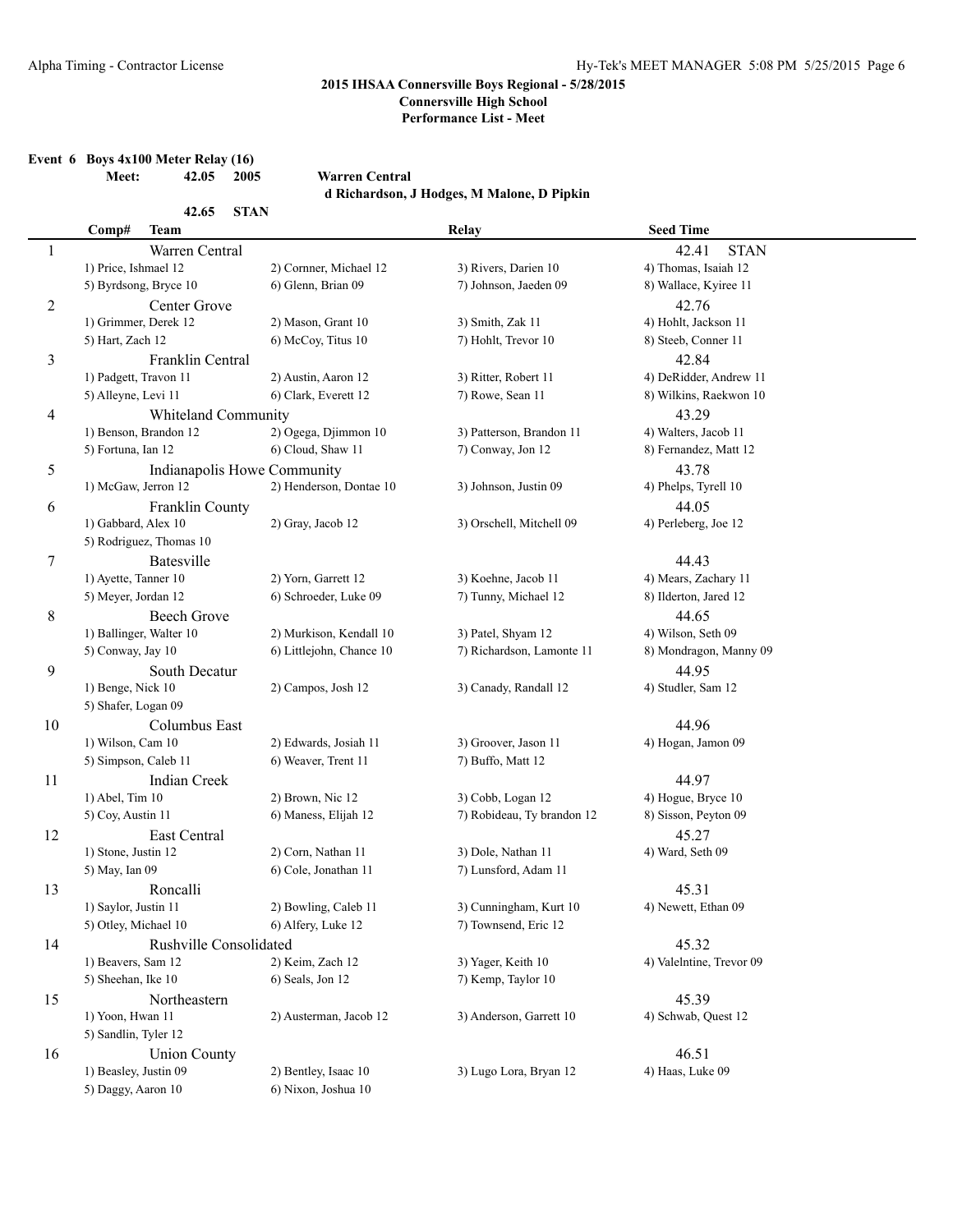**Performance List - Meet**

# **Event 7 Boys 400 Meter Dash (16)**<br>Meet: 47.74 5/26/2011

|    | Meet: | 47.74              | 5/26/2011   | <b>Chris Giesting, Batesville</b> |                      |                  |             |
|----|-------|--------------------|-------------|-----------------------------------|----------------------|------------------|-------------|
|    | Comp# | 49.42<br>Name      | <b>STAN</b> |                                   | Year School          | <b>Seed Time</b> |             |
|    |       | Prowell, Stoney    |             |                                   | 12 Indpls Marshall   | 49.26            | <b>STAN</b> |
|    |       | Hohlt, Jackson     |             |                                   | Center Grove         | 50.00            |             |
| 3  |       | Poturalski, Chris  |             |                                   | 12 New Palestine     | 50.14            |             |
| 4  |       | Larson, Trent      |             |                                   | 12 Columbus North    | 50.14            |             |
| 5  |       | Austerman, Jacob   |             |                                   | 12 Northeastern      | 50.72            |             |
| 6  |       | Artman, Lucas      |             |                                   | 12 Hagerstown        | 51.21            |             |
|    |       | Tunny, Michael     |             |                                   | 12 Batesville        | 51.22            |             |
| 8  |       | Brown, Jermaine    |             |                                   | Warren Central       | 51.31            |             |
| 9  |       | Alvarado, Javier   |             |                                   | Warren Central       | 51.58            |             |
| 10 |       | Studler, Sam       |             |                                   | <b>South Decatur</b> | 51.79            |             |
| 11 |       | Mavity, Austin     |             | 12                                | Centerville          | 51.83            |             |
| 12 |       | Sosnowski, Michael |             | 10.                               | Greenfield-Central   | 52.01            |             |
| 13 |       | Caldwell, Paxton   |             |                                   | Connersville         | 52.36            |             |
| 14 |       | Sinclair, David    |             |                                   | South Dearborn       | 52.48            |             |
| 15 |       | Moody, John        |             |                                   | Batesville           | 52.75            |             |
| 16 |       | Pflueger, Robert   |             | 10.                               | Columbus North       | 52.81            |             |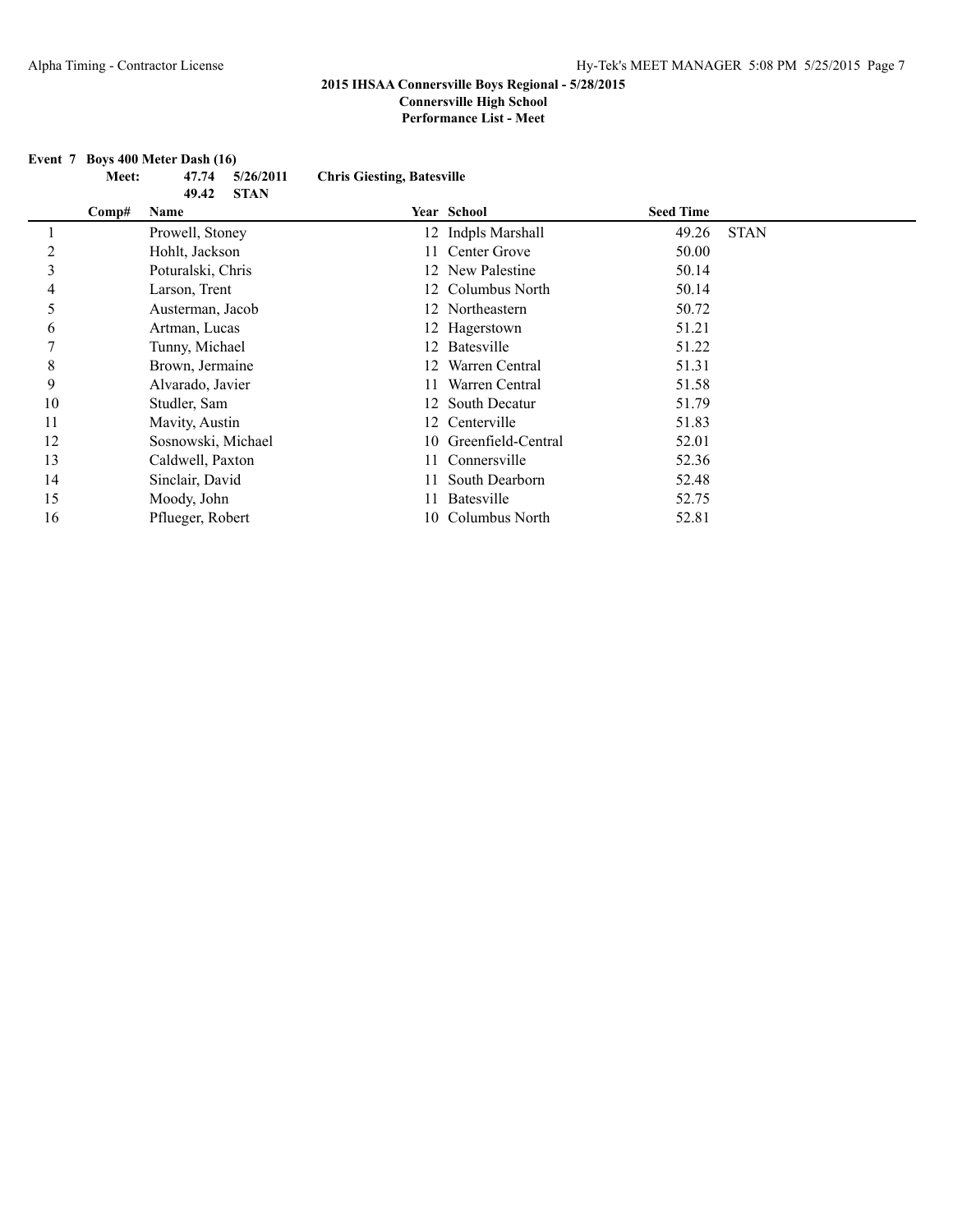|    |       | Event 8 Boys 300 Meter Hurdles (16) |                                   |                     |                  |
|----|-------|-------------------------------------|-----------------------------------|---------------------|------------------|
|    | Meet: | 37.23<br>2008                       | D'Jaun Richardson, Warren Central |                     |                  |
|    |       | <b>STAN</b><br>38.78                |                                   |                     |                  |
|    | Comp# | Name                                |                                   | Year School         | <b>Seed Time</b> |
|    |       | Montgomery, Glendon                 | 12                                | Warren Central      | 39.24            |
|    |       | Hohlt, Trevor                       |                                   | 10 Center Grove     | 39.93            |
| 3  |       | Wallace, Kyiree                     |                                   | Warren Central      | 40.42            |
| 4  |       | Otley, Nat                          |                                   | 12 Roncalli         | 40.60            |
| 5  |       | Heil, Peter                         |                                   | 12 Batesville       | 40.61            |
| 6  |       | Gonzalez, Colton                    |                                   | 12 Connersville     | 40.87            |
| 7  |       | Hallgarth, Jeremy                   |                                   | 12 Rushville        | 41.03            |
| 8  |       | Hankins, Dillon                     |                                   | Morristown          | 41.06            |
| 9  |       | Sheryak, Joseph                     |                                   | 12 Greenwood Co     | 41.25            |
| 10 |       | French, De'Shaun                    |                                   | Shelbyville         | 41.35            |
| 11 |       | Zehner, Kyle                        |                                   | 12 New Palestine    | 41.78            |
| 12 |       | Dillman, Brandon                    |                                   | 12 Centerville      | 42.23            |
| 13 |       | Heist, Tanner                       |                                   | 11 Lawrenceburg     | 42.26            |
| 14 |       | Wilkins, Raekwon                    |                                   | 10 Franklin Central | 42.31            |
| 15 |       | Kronemberg, Thiago                  |                                   | Jac-Cen-Del         | 42.92            |
| 16 |       | Brand, Nick                         | 12.                               | Waldron             | 43.12            |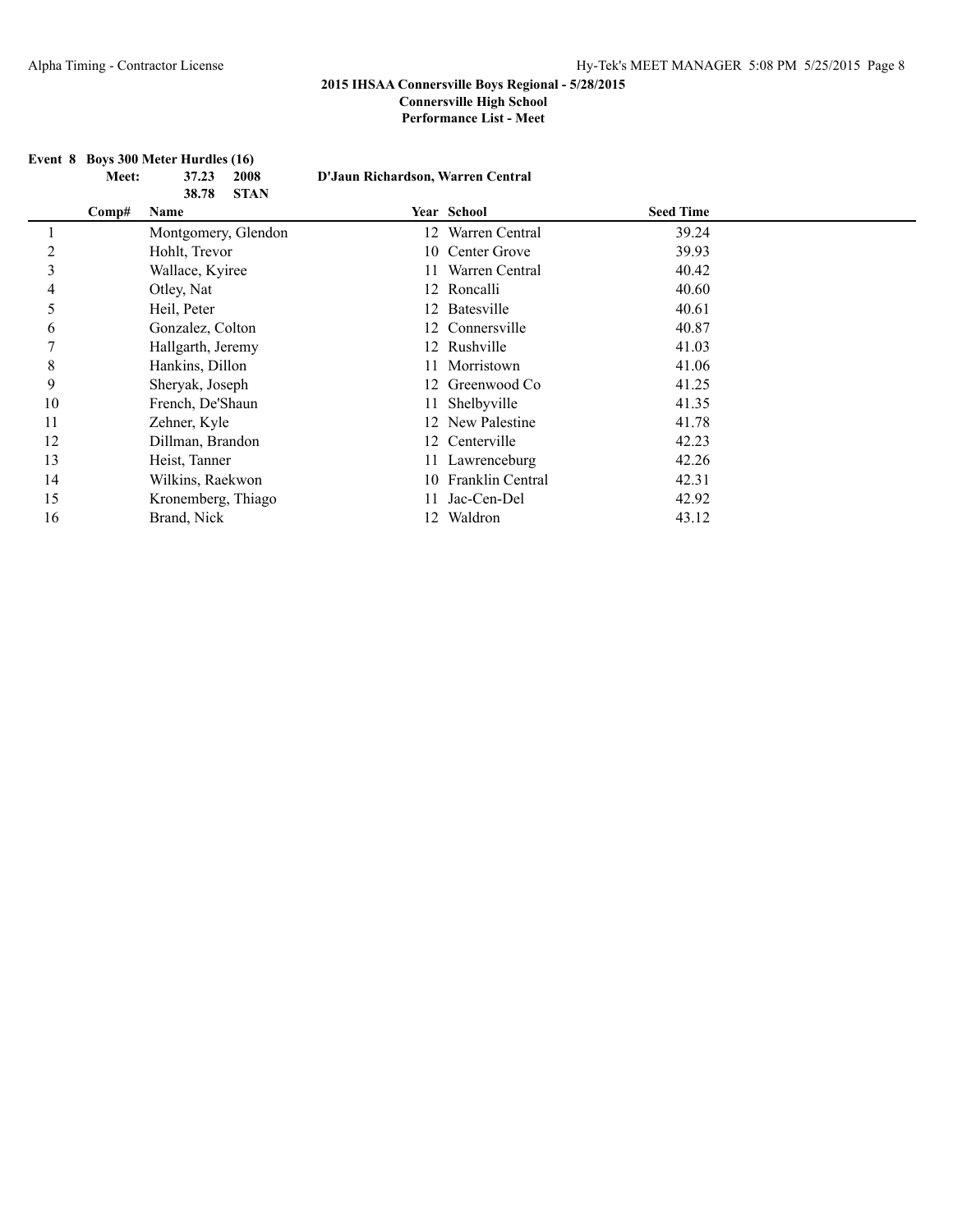## **Event 9 Boys 800 Meter Run (16) Meet: 1:53.82 1999 Jason Briggs, Richmond 1:55.36 STAN Comp# Name Year School Seed Time** 1 Wright, Joe 12 Columbus North 1:57.96 2 Stapleton, Grant 12 Center Grove 1:57.97 3 Talhelm, Robbie 12 Franklin Central 1:58.99 4 Fill, Nathan 11 Center Grove 1:59.45 5 Tucker, Luke 11 Franklin Community 1:59.76 6 LaFord, Jason 12 Greenfield-Central 2:00.12 7 Schiefelbein, Michael 11 Roncalli 2:00.77 8 Lapsley, Demontrae' 11 Warren Central 2:00.83 9 Wilson, Riley 11 New Palestine 2:01.91 10 Schroeder, Greg 10 Oldenburg Academy 2:02.48 11 Thompson, Chance 11 Warren Central 2:02.70 12 Brenneke, Jack 11 Seton Catholic 2:03.48 13 Felton, Evan 12 Union County 2:04.00 14 Bell, Connor 11 Batesville 2:04.11 15 Stroud, Timothy 12 Richmond 2:04.50

16 Gallegos, Claudio 11 Rising Sun 2:08.11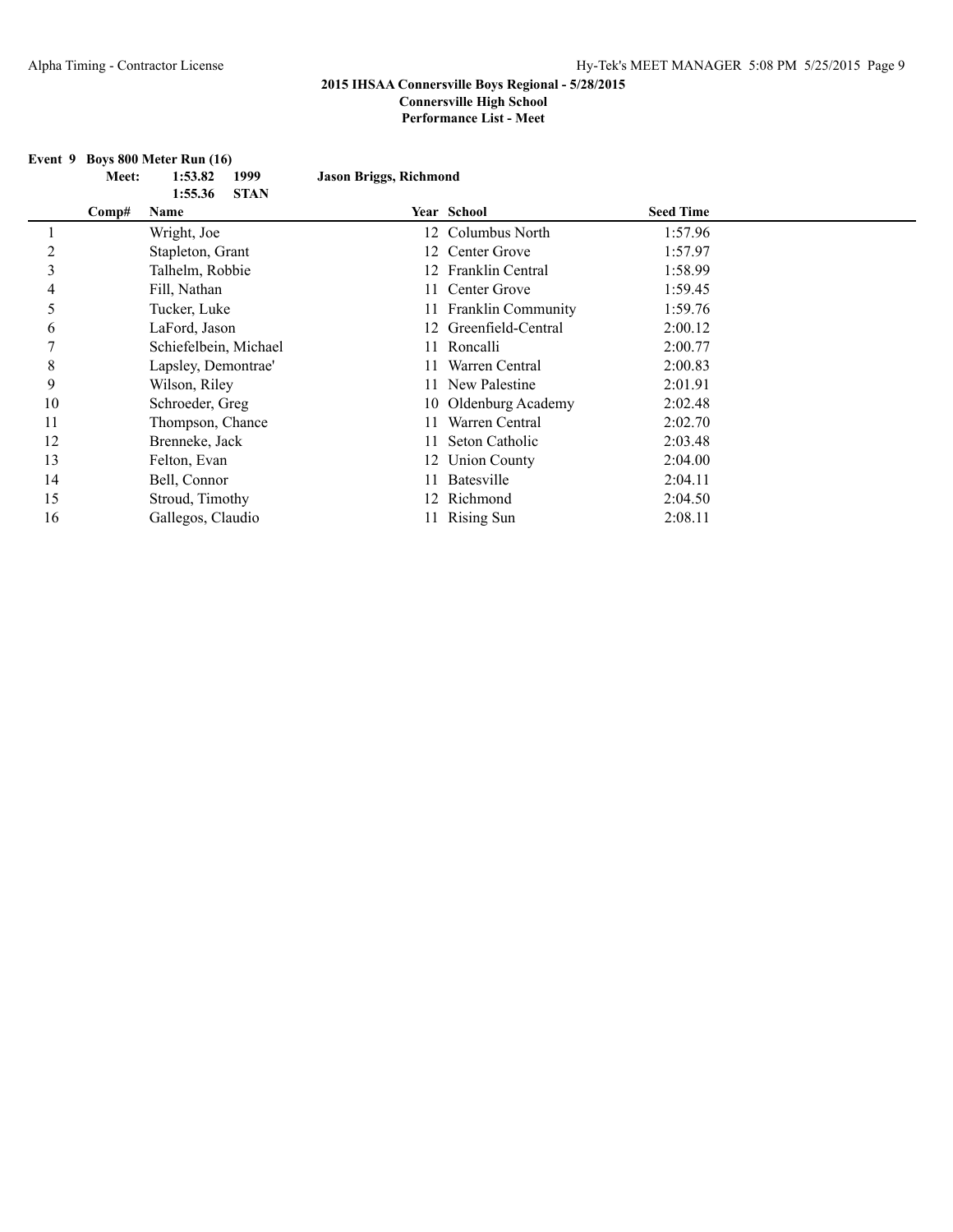|    |       | Event 10 Boys 3200 Meter Run (16) |                                         |                           |                  |  |
|----|-------|-----------------------------------|-----------------------------------------|---------------------------|------------------|--|
|    | Meet: | 8:57.78<br>2004                   | <b>Christian Wagner, Columbus North</b> |                           |                  |  |
|    |       | <b>STAN</b><br>9:16.26            |                                         |                           |                  |  |
|    | Comp# | Name                              |                                         | Year School               | <b>Seed Time</b> |  |
|    |       | Ballard, Chase                    |                                         | Columbus North            | 9:20.23          |  |
|    |       | Williams, Seth                    |                                         | 12 Columbus North         | 9:27.87          |  |
| 3  |       | Miller, Griffin                   |                                         | 12 Center Grove           | 9:38.86          |  |
| 4  |       | Eckstein, Curt                    |                                         | 10 Oldenburg Academy      | 9:46.86          |  |
| 5  |       | Stamm, Jacob                      |                                         | Seton Catholic            | 9:58.27          |  |
| 6  |       | Yeend, Nick                       | 10.                                     | Southwestern              | 9:58.94          |  |
|    |       | Bishop, Zachariah                 |                                         | Greenfield-Central        | 10:00.72         |  |
| 8  |       | Campbell, Josh                    | 09                                      | <b>Franklin Community</b> | 10:01.59         |  |
| 9  |       | Conners, Blaine                   |                                         | <b>Franklin Community</b> | 10:04.20         |  |
| 10 |       | Smith, Hunter                     |                                         | Greenwood Co              | 10:04.65         |  |
| 11 |       | Bledsoe, Mason                    |                                         | 10 Hagerstown             | 10:13.35         |  |
| 12 |       | Martini, Zach                     |                                         | 10 Rising Sun             | 10:14.83         |  |
| 13 |       | Lawson, Robby                     |                                         | <b>Franklin Central</b>   | 10:15.80         |  |
| 14 |       | Basile, Elijah                    |                                         | 10 Franklin Central       | 10:18.39         |  |
| 15 |       | Fledderman, Justin                |                                         | 10 Oldenburg Academy      | 10:19.10         |  |
| 16 |       | Osborne, Jevon                    |                                         | 10 Hagerstown             | 10:33.36         |  |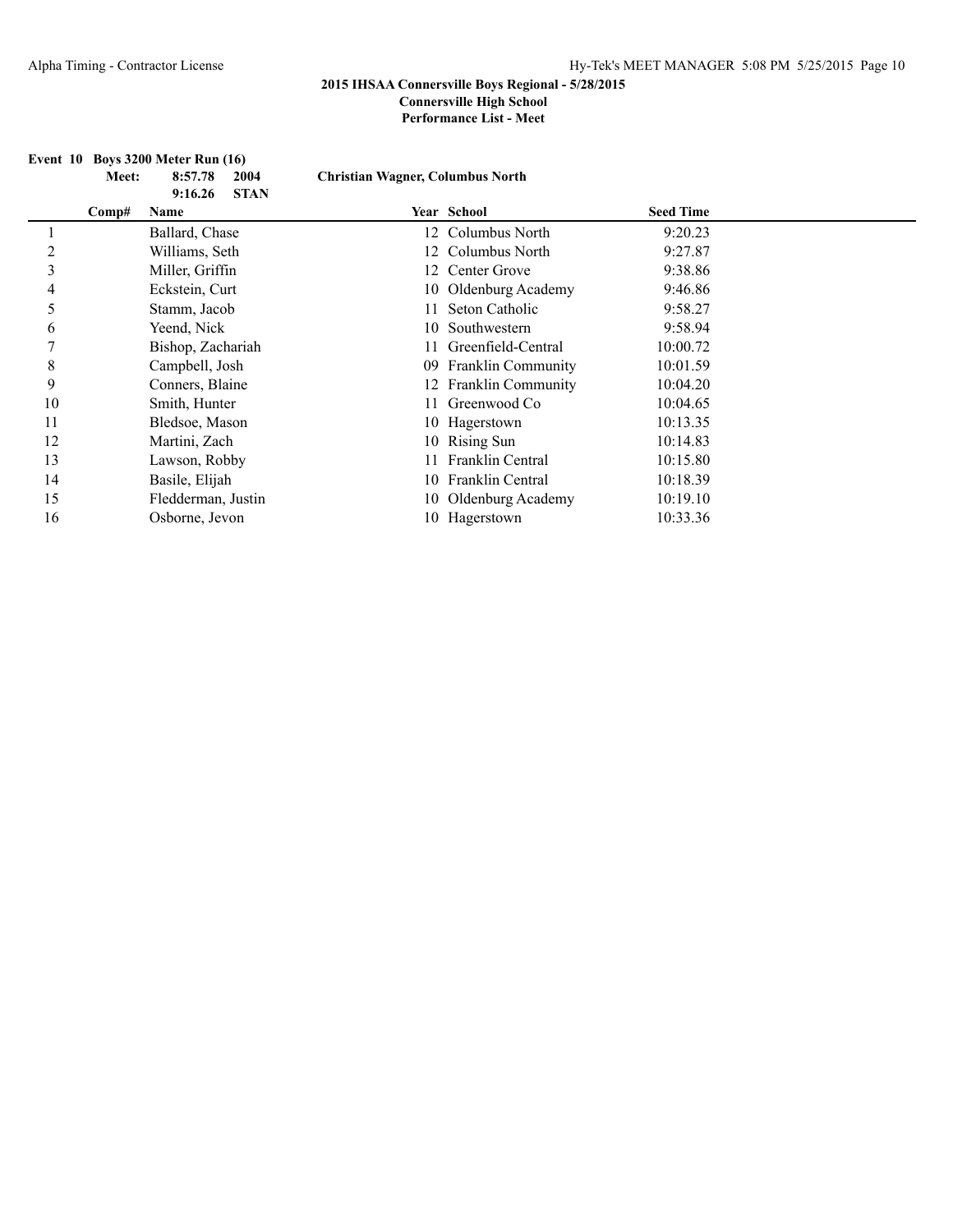#### **Event 11 Boys 4x400 Meter Relay (16) Meet: 3:19.17 2007 Franklin Central**

| <b>STAN</b><br>3:21.06 |
|------------------------|
|------------------------|

| J Mitchell, D Willis, M Dunten, A Scott |  |  |  |
|-----------------------------------------|--|--|--|
|                                         |  |  |  |

|    | <b>Team</b><br>Comp#          |                           | Relay                    | <b>Seed Time</b>            |  |
|----|-------------------------------|---------------------------|--------------------------|-----------------------------|--|
| 1  | Center Grove                  |                           |                          | 3:24.54                     |  |
|    | 1) Smith, Zak 11              | 2) Hohlt, Jackson 11      | 3) Hart, Zach 12         | 4) Hohlt, Trevor 10         |  |
|    | 5) Grimmer, Derek 12          | 6) Mason, Grant 10        | 7) McCoy, Titus 10       | 8) Bontrager, Logan 10      |  |
| 2  | Warren Central                |                           |                          | 3:25.59                     |  |
|    | 1) Montgomery, Glendon 12     | 2) Brown, Jermaine 12     | 3) Cornner, Michael 12   | 4) Forte, Justin 12         |  |
|    | 5) Jones, Dallace 10          | 6) Alvarado, Javier 11    | 7) Thomas, Isaiah 12     | 8) Wallace, Kyiree 11       |  |
| 3  | Franklin Central              |                           |                          | 3:26.16                     |  |
|    | 1) Austin, Aaron 12           | 2) Ritter, Robert 11      | 3) Talhelm, Robbie 12    | 4) O'Malley, Kyle 12        |  |
|    | 5) Parrish, Michael 10        | 6) Reynolds, Christian 11 | 7) Kellum, Noah 11       | 8) McCann, Kyle 10          |  |
| 4  | <b>Whiteland Community</b>    |                           |                          | 3:26.82                     |  |
|    | 1) Benson, Brandon 12         | 2) Cloud, Shaw 11         | 3) Ogega, Djimmon 10     | 4) Walters, Jacob 11        |  |
|    | 5) Doty, Tyler 11             | 6) Patterson, Brandon 11  | 7) Livingston, Raine 09  | 8) Williams, Jared 11       |  |
| 5  | Batesville                    |                           |                          | 3:28.88                     |  |
|    | 1) Ayette, Tanner 10          | 2) Heil, Peter 12         | 3) Tunny, Michael 12     | 4) Yorn, Garrett 12         |  |
|    | 5) Mears, Zachary 11          | 6) Moody, John 11         | 7) Jorgensen, James 10   | 8) Koehne, Jacob 11         |  |
| 6  | New Palestine                 |                           |                          | 3:29.16                     |  |
|    | 1) Brickens, Adam 10          | 2) Wilson, Riley 11       | 3) Zehner, Kyle 12       | 4) Poturalski, Chris 12     |  |
|    | 5) Privette, Wyatt 11         | 6) Carrie, Tyler 11       | 7) Lambdin, Zach 11      |                             |  |
| 7  | East Central                  |                           |                          | 3:30.11                     |  |
|    | 1) Alig, Andrew 11            | 2) Stone, Justin 12       | 3) Fox, Kurtis 11        | 4) Hartman, Aaron 11        |  |
|    | 5) May, Ian 09                | 6) Roepke, Shay 12        | 7) Rosemeyer, Douglas 11 | 8) Cole, Jonathan 11        |  |
| 8  | Roncalli                      |                           |                          | 3:30.57                     |  |
|    | 1) Otley, Michael 10          | 2) Bowling, Caleb 11      | 3) Otley, Nat 12         | 4) Schiefelbein, Michael 11 |  |
|    | 5) Morgan, Cade 09            | 6) Alfery, Luke 12        | 7) Cunningham, Kurt 10   | 8) Gerth, Chip 12           |  |
| 9  | Columbus North                |                           |                          | 3:30.62                     |  |
|    | 1) Ng, Andrew 12              | 2) Pflueger, Robert 10    | 3) Larson, Trent 12      | 4) Wright, Joe 12           |  |
|    | 5) Ables, Bryce 11            | 6) Behling, Michael 12    | 7) Steward, Chandler 11  | 8) Meyer, Eddie 12          |  |
| 10 | Greenfield-Central            |                           |                          | 3:30.74                     |  |
|    | 1) LaFord, Jason 12           | 2) Fletcher, Syrus 12     | 3) Hembree, Thomas 11    | 4) Tift, Austyn 11          |  |
|    | 5) Jenkins, Codey 12          | 6) Blaser, IV, Louis 12   | 7) Sosnowski, Michael 10 | 8) Herald, Austin 10        |  |
| 11 | <b>Rushville Consolidated</b> |                           |                          | 3:31.31                     |  |
|    | 1) Beavers, Sam 12            | 2) Keim, Zach 12          | 3) Hallgarth, Jeremy 12  | 4) Hodge, Josh 10           |  |
|    | 5) Sheehan, Luke 12           | 6) Schombert, Luke 10     | 7) Sheehan, Ike 10       | 8) Duffy, Patrick 12        |  |
| 12 | Columbus East                 |                           |                          | 3:32.94                     |  |
|    | 1) Thompson, Chase 12         | 2) O'Neal, T.C. 10        | 3) O'Neal, Steven 11     | 4) Pettit, Caleb 09         |  |
|    | 5) Summa, Ethan 09            | 6) Groover, Jason 11      | 7) Wilson, Cam 10        |                             |  |
| 13 | <b>Beech Grove</b>            |                           |                          | 3:34.81                     |  |
|    | 1) Ramsey, Tyler 10           | 2) LeClerc, Baptiste 12   | 3) Smith, Jason 12       | 4) Wilson, Seth 09          |  |
|    | 5) Cox, James 09              | 6) Mondragon, Manny 09    | 7) Strahla, Brenton 10   | 8) Morphew, Isaac 09        |  |
| 14 | Centerville                   |                           |                          | 3:35.93                     |  |
|    | 1) Burelison, Mitchell 12     | 2) Dillman, Brandon 12    | 3) Mavity, Austin 12     | 4) Odom, Dillon 12          |  |
|    | 5) Schroeder, Phil 10         |                           |                          |                             |  |
| 15 | South Decatur                 |                           |                          | 3:36.55                     |  |
|    | 1) Campos, Josh 12            | 2) Canady, Randall 12     | 3) Cowins, Dylan 10      | 4) Studler, Sam 12          |  |
|    | 5) Malott, Brandon 10         | 6) Platt, Dylan 11        | 7) Grissom, Nick 12      |                             |  |
| 16 | Connersville                  |                           |                          | 3:37.67                     |  |
|    | 1) Caldwell, Paxton 11        | 2) Stamm, Andrew 11       | 3) Gonzalez, Colton 12   | 4) Musselman, Toby 11       |  |
|    | 5) Flowers, Terry 11          | 6) Sullenberger, Mason 10 |                          |                             |  |
|    |                               |                           |                          |                             |  |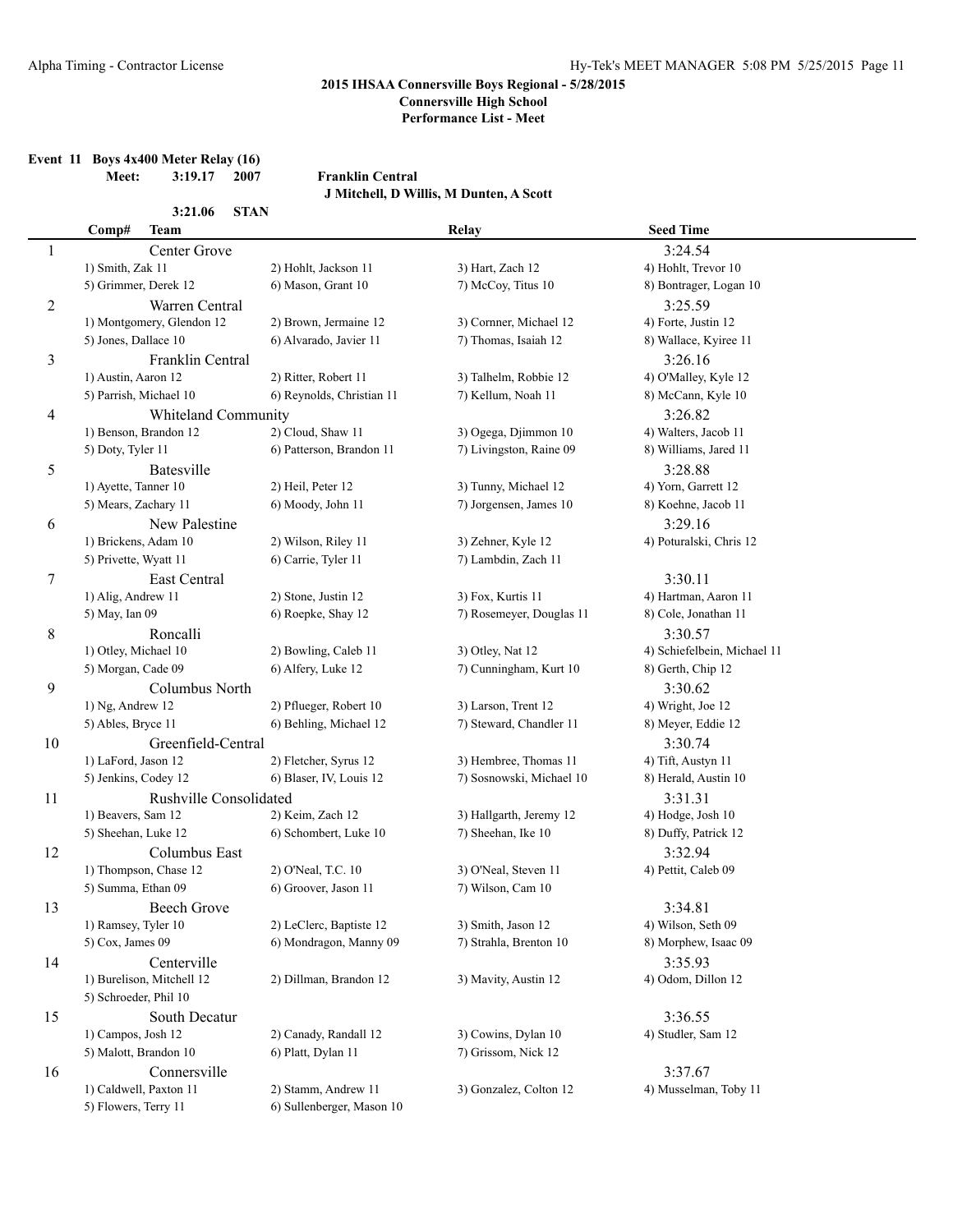# **Event 12 Boys Long Jump (16)**<br>Meet: 23-06

|    | Meet: | 2004<br>$23 - 06$           | <b>Tyler Skelton, Center Grove</b> |                        |                  |             |
|----|-------|-----------------------------|------------------------------------|------------------------|------------------|-------------|
|    |       | <b>STAN</b><br>$22 - 02.50$ |                                    |                        |                  |             |
|    | Comp# | Name                        |                                    | Year School            | <b>Seed Mark</b> |             |
|    |       | Dennis, Jerrell             |                                    | Warren Central         | 22-03.75         | <b>STAN</b> |
|    |       | O'Neal, Steven              |                                    | Columbus East          | $21 - 10.00$     |             |
| 3  |       | Burton, Mitchell            |                                    | 10 Columbus North      | 21-09.00         |             |
| 4  |       | McGaw, Jerron               |                                    | 12 Indpls Howe         | 21-06.00         |             |
| 5  |       | Price, Ishmael              |                                    | Warren Central         | 21-05.00         |             |
| 6  |       | Algee, Alex                 |                                    | 11 Columbus North      | 20-10.50         |             |
|    |       | Keim, Zach                  |                                    | 12 Rushville           | 20-10.00         |             |
| 8  |       | Saylor, Justin              |                                    | 11 Roncalli            | 20-09.25         |             |
| 9  |       | Abel, Tim                   |                                    | 10 Indian Creek        | 20-09.00         |             |
| 10 |       | Phelps, Tyrell              |                                    | 10 Indpls Howe         | 20-08.50         |             |
| 11 |       | Richardson, Lamonte         |                                    | Beech Grove            | 20-05.75         |             |
| 12 |       | Orschell, Mitchell          | 09                                 | <b>Franklin County</b> | 20-04.00         |             |
| 13 |       | Hartman, Aaron              |                                    | East Central           | 20-00.00         |             |
| 14 |       | Valelntine, Trevor          | 09                                 | Rushville              | 19-11.00         |             |
| 15 |       | Bentley, Isaac              | 10                                 | <b>Union County</b>    | 19-09.50         |             |
| 16 |       | Sparks, Kody                |                                    | 12 Franklin County     | 19-06.50         |             |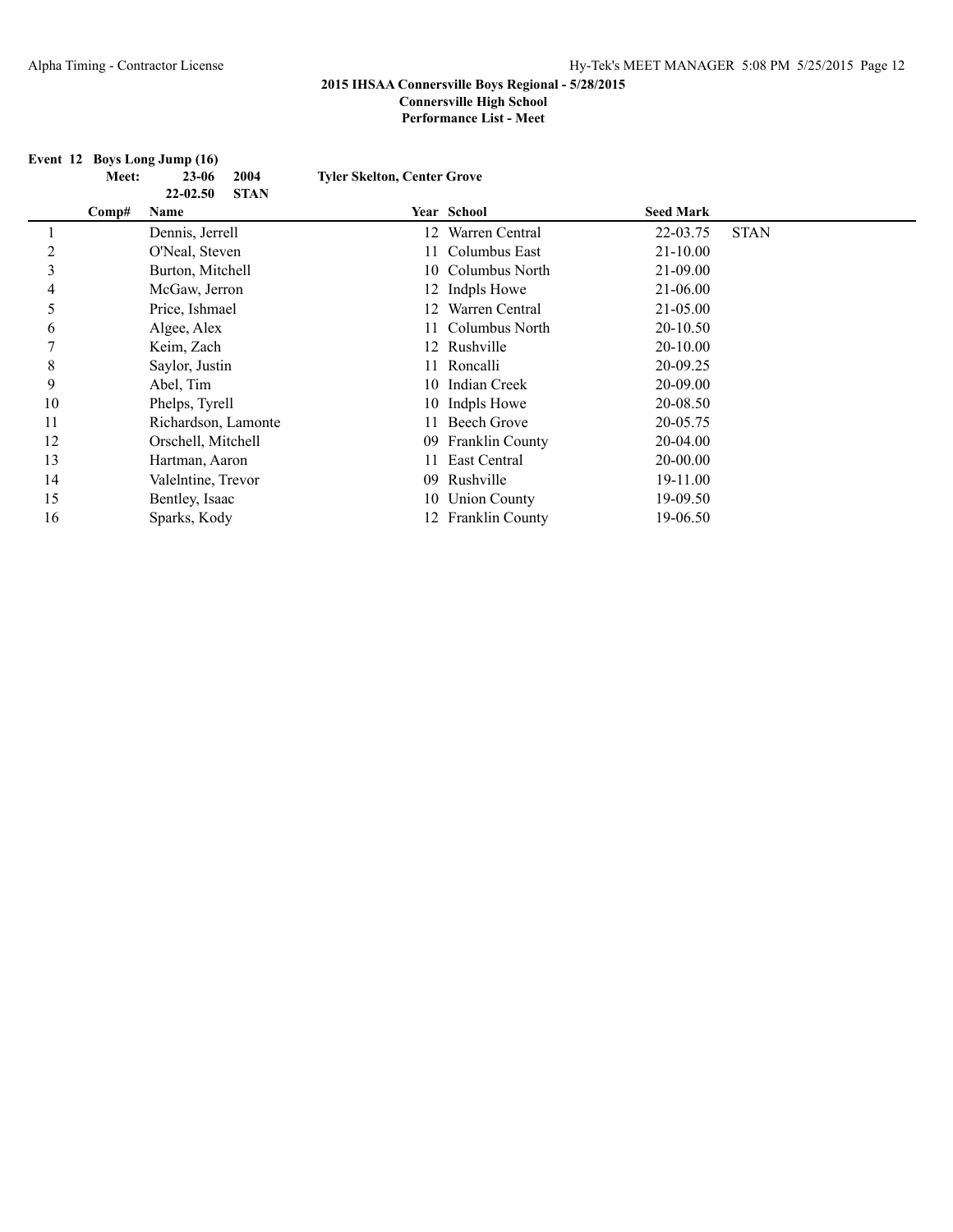#### **Event 13 Boys High Jump (17)**

|    | Meet: | $6 - 11$<br>1992                   | David Hurt, Shelbyville |                         |                  |             |
|----|-------|------------------------------------|-------------------------|-------------------------|------------------|-------------|
|    | Comp# | $6 - 04.00$<br><b>STAN</b><br>Name |                         | <b>Year School</b>      | <b>Seed Mark</b> |             |
|    |       | Dennis, Jerrell                    | 12                      | Warren Central          | $6 - 04.00$      | <b>STAN</b> |
| 2  |       | Reynolds, Brayden                  |                         | <b>Franklin Central</b> | $6 - 03.00$      |             |
| 3  |       | Edwards, Josiah                    |                         | Columbus East           | $6 - 01.00$      |             |
| 4  |       | Settles, Blake                     |                         | <b>Franklin Central</b> | $6 - 00.00$      |             |
| 5  |       | Goines, Christian                  |                         | 10 Center Grove         | $6 - 00.00$      |             |
| 6  |       | O'Neal, T.C.                       |                         | 10 Columbus East        | $6 - 00.00$      |             |
| 7  |       | Shackelford, Steffen               | 10.                     | Southwestern            | $5-10.00$        |             |
| 8  |       | Martin, Chandler                   |                         | 10 Shelbyville          | $5-10.00$        |             |
| 9  |       | Jackson, Antoyne                   |                         | Warren Central          | $5-10.00$        |             |
| 10 |       | Humphrey, Marquis                  |                         | 10 Baptist Academy      | 5-10.00          |             |
| 11 |       | Heist, Tanner                      |                         | Lawrenceburg            | 5-08.00          |             |
| 12 |       | Ralph, Tristin                     |                         | South Decatur           | 5-08.00          |             |
| 13 |       | Sullenberger, Mason                | 10                      | Connersville            | 5-08.00          |             |
| 14 |       | Tunny, Timothy                     |                         | Batesville              | 5-08.00          |             |
| 15 |       | Block, Martin                      |                         | 12 Hagerstown           | 5-06.00          |             |
| 16 |       | Yager, Keith                       | 10                      | Rushville               | $5-04.00$        |             |
| 17 |       | Beasley, Justin                    | -09                     | <b>Union County</b>     | 5-04.00          |             |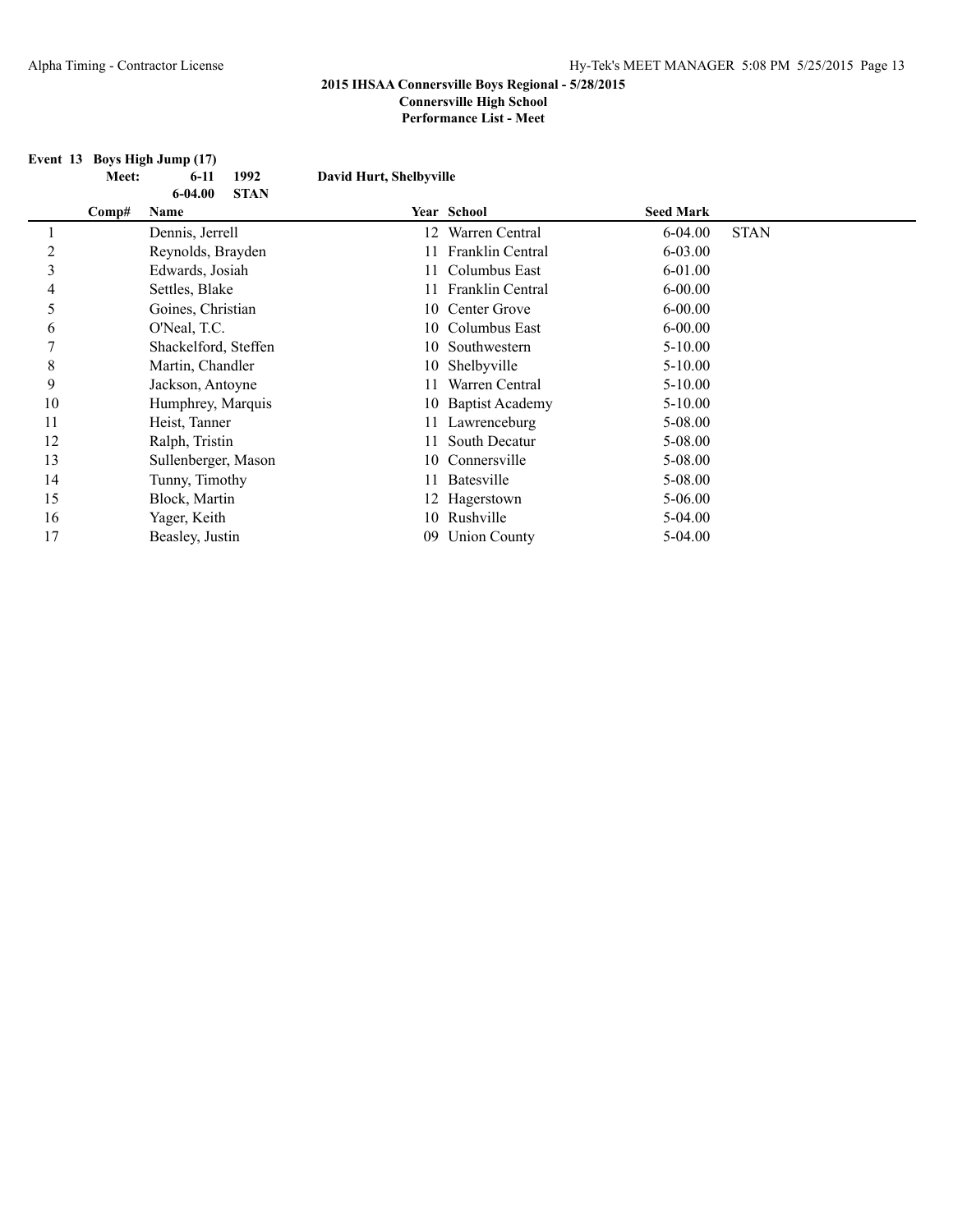|    |       | Event 14 Boys Discus Throw (16) |             |                               |                       |                  |             |
|----|-------|---------------------------------|-------------|-------------------------------|-----------------------|------------------|-------------|
|    | Meet: | 181-05                          | 1992        | <b>Nathan Davis, Richmond</b> |                       |                  |             |
|    |       | $163 - 11$                      | <b>STAN</b> |                               |                       |                  |             |
|    | Comp# | Name                            |             |                               | Year School           | <b>Seed Mark</b> |             |
|    |       | Tidd, Cameron                   |             |                               | 11 Center Grove       | 170-06           | <b>STAN</b> |
|    |       | Phillips, Zachary               |             |                               | 12 Greenfield-Central | 154-02           |             |
| 3  |       | Emberton, Ryder                 |             |                               | 10 Whiteland Co       | 149-10           |             |
| 4  |       | James, Conner                   |             |                               | 12 Roncalli           | 148-07           |             |
| 5  |       | Schoeberl, Drew                 |             |                               | Columbus North        | 143-01           |             |
| 6  |       | Eldridge, Derrick               |             |                               | 10 Rising Sun         | 142-07           |             |
| 7  |       | Myers, Rhett                    |             |                               | Columbus East         | 142-05           |             |
| 8  |       | Steinmetz, Jacob                |             |                               | East Central          | 140-05           |             |
| 9  |       | Smith, James                    |             |                               | Warren Central        | 140-05           |             |
| 10 |       | Cooper, Jacob                   |             | 12                            | <b>Triton Central</b> | 139-05           |             |
| 11 |       | Wallpe, Evan                    |             |                               | North Decatur         | 139-00           |             |
| 12 |       | Kendrick, Kendal                |             |                               | 10 Franklin Central   | 138-05           |             |
| 13 |       | Followell, Ezra                 |             |                               | 12 Columbus North     | 137-00           |             |
| 14 |       | Hutchinson, Nick                |             |                               | 12 Rushville          | 137-00           |             |
| 15 |       | Roach, Dakota                   |             |                               | 11 Hagerstown         | 131-01           |             |
| 16 |       | Shepherd, Tucker                |             |                               | 12 Northeastern       | 121-07           |             |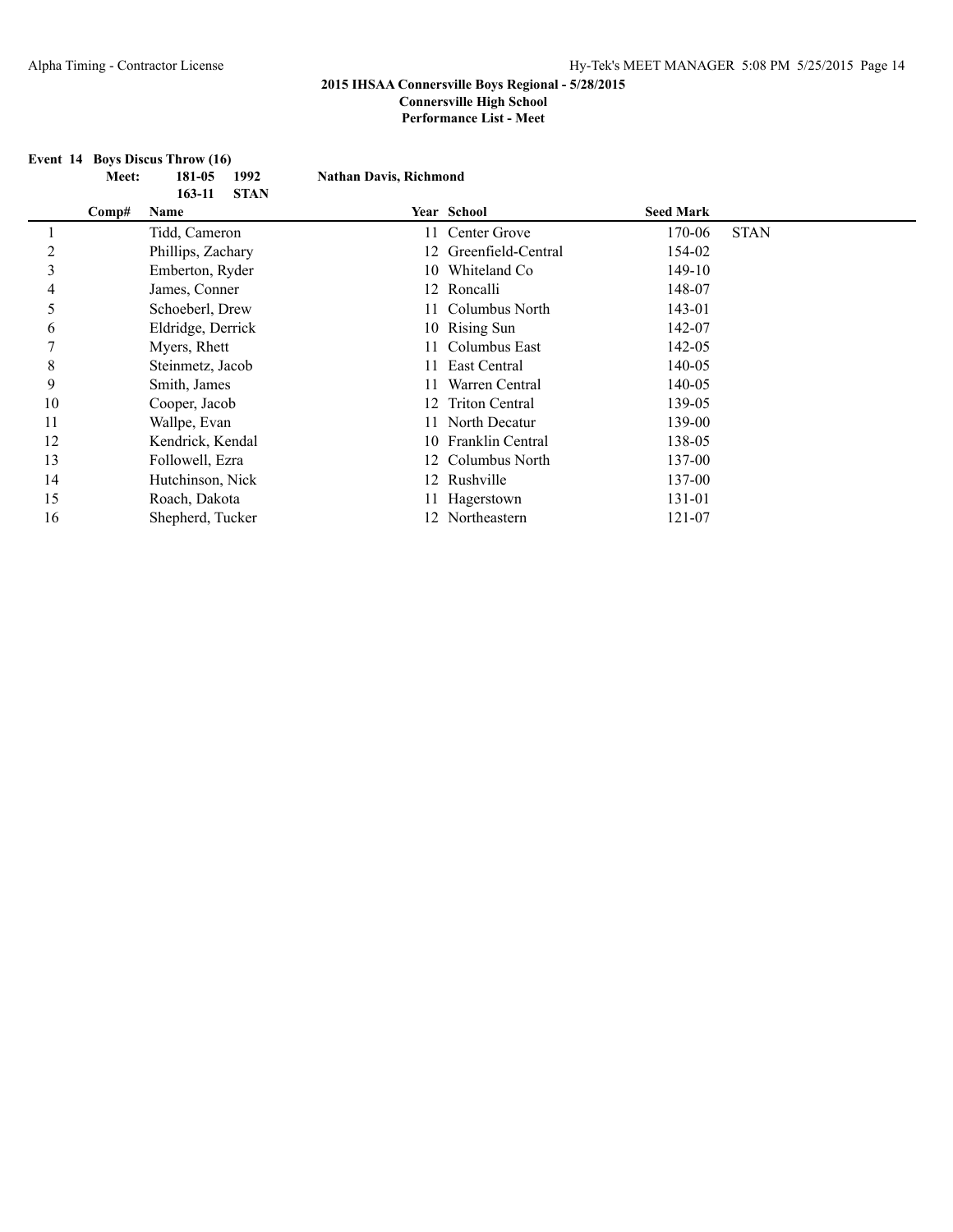**Event 15 Boys Shot Put (16)**<br>**Meet:** 64-08

|    | Meet: | 64-08<br>2007           | <b>Ben Stephen, Union County</b> |                       |                  |             |
|----|-------|-------------------------|----------------------------------|-----------------------|------------------|-------------|
|    |       | 54-11.00<br><b>STAN</b> |                                  |                       |                  |             |
|    | Comp# | Name                    |                                  | Year School           | <b>Seed Mark</b> |             |
|    |       | Trawick, Nathon         |                                  | 12 Richmond           | $62 - 10.00$     | <b>STAN</b> |
|    |       | Wallpe, Evan            |                                  | North Decatur         | 51-05.00         |             |
| 3  |       | Reed, Tyler             |                                  | 12 Indpls Lutheran    | 51-00.75         |             |
| 4  |       | Hendricks, Tyler        |                                  | 12 Franklin Community | 49-10.50         |             |
| 5  |       | Phillips, Zachary       |                                  | 12 Greenfield-Central | 49-04.00         |             |
| 6  |       | Myers, Rhett            |                                  | 11 Columbus East      | 49-01.00         |             |
|    |       | Blakey, Justin          |                                  | Warren Central        | 48-09.75         |             |
| 8  |       | Adams, Keeton           |                                  | 10 Hagerstown         | 48-08.00         |             |
| 9  |       | Hart, Ethan             |                                  | 10 Center Grove       | 48-00.00         |             |
| 10 |       | Eisberg, Mike           |                                  | 12 Indpls Lutheran    | 47-09.00         |             |
| 11 |       | Green, Dakota           |                                  | 10 Northeastern       | 47-02.00         |             |
| 12 |       | Smith, Dayan            |                                  | 12 Greenwood Co       | 47-02.00         |             |
| 13 |       | Wolford, Hunter         |                                  | 10 Columbus North     | 46-08.50         |             |
| 14 |       | Pennington, Jordan      |                                  | 12 Richmond           | 46-06.00         |             |
| 15 |       | Redelman, Kyle          |                                  | 12 Greensburg         | 45-09.00         |             |
| 16 |       | Sams, Kannon            |                                  | 11 Franklin County    | 45-04.50         |             |